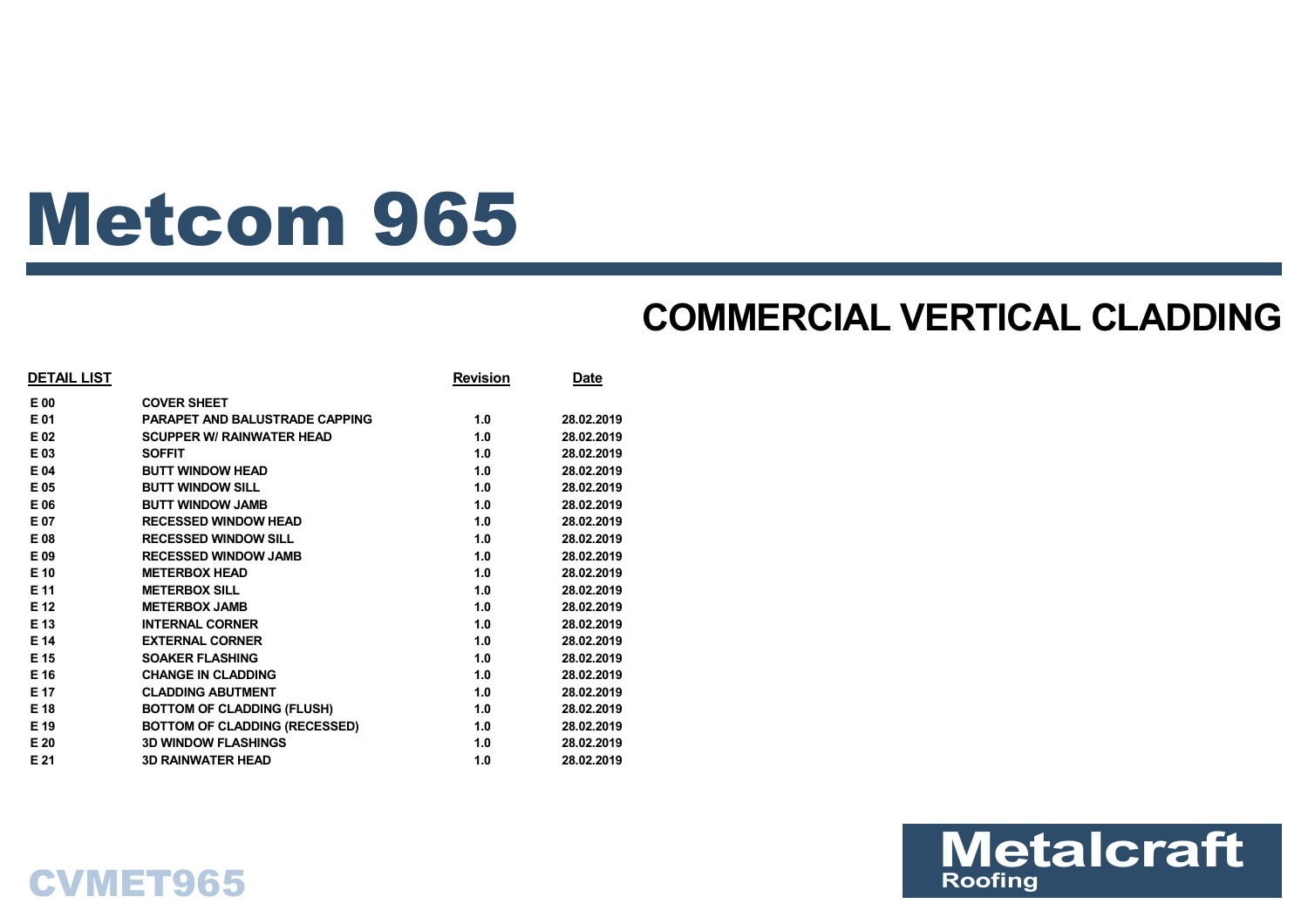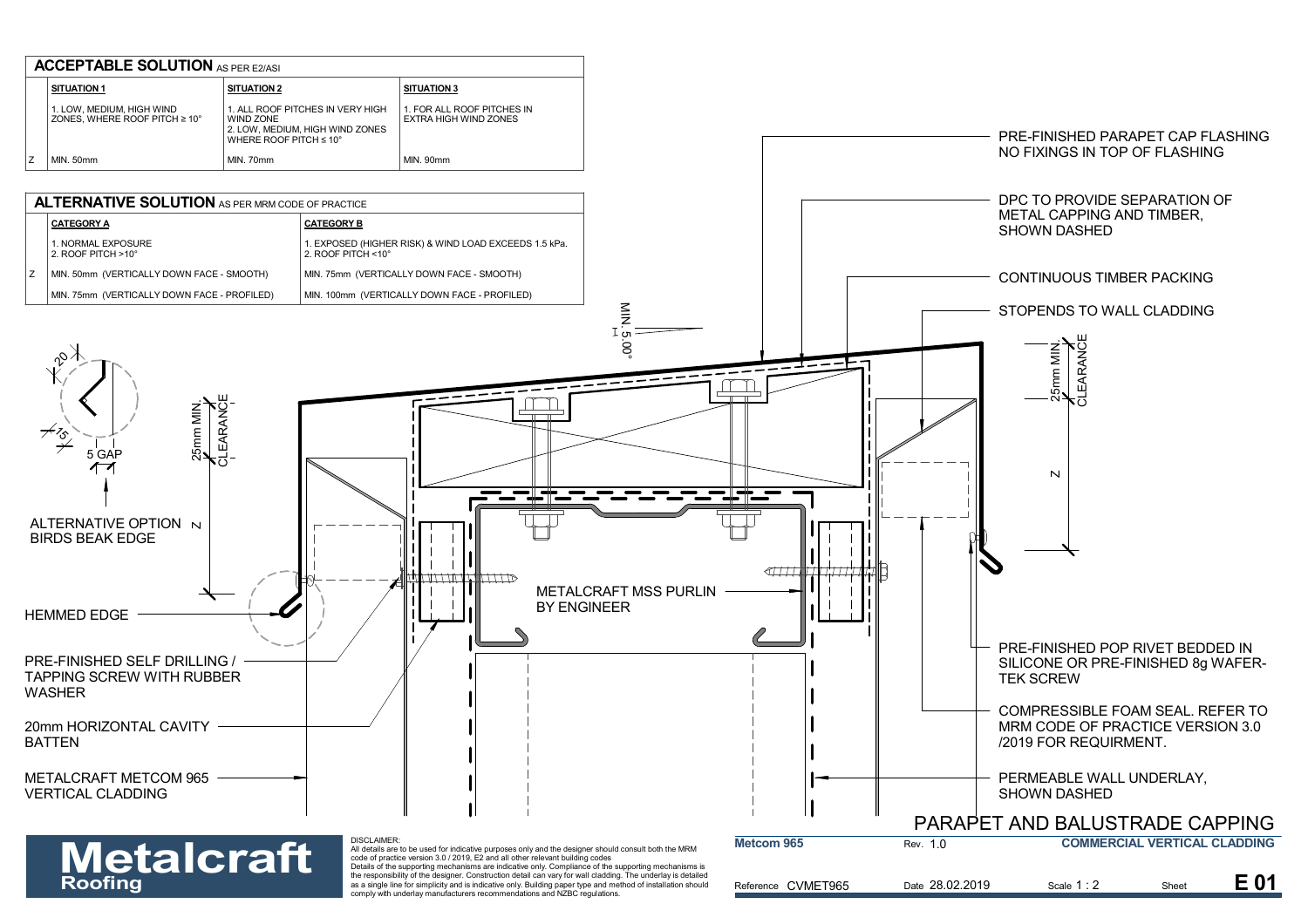

Reference CVMET965 **Roofing** Controller of the responsibility of the designer. Construction detail can vary for wall cladding. The underlay is detailed<br>as a single line for simplicity and is indicative only. Building paper type and method of Rev. 1.0 Scale 1 : 2 Date 28.02.2019 **E 02** Scale 1:2 **E 02 Metcom 965 COMMERCIAL VERTICAL CLADDING**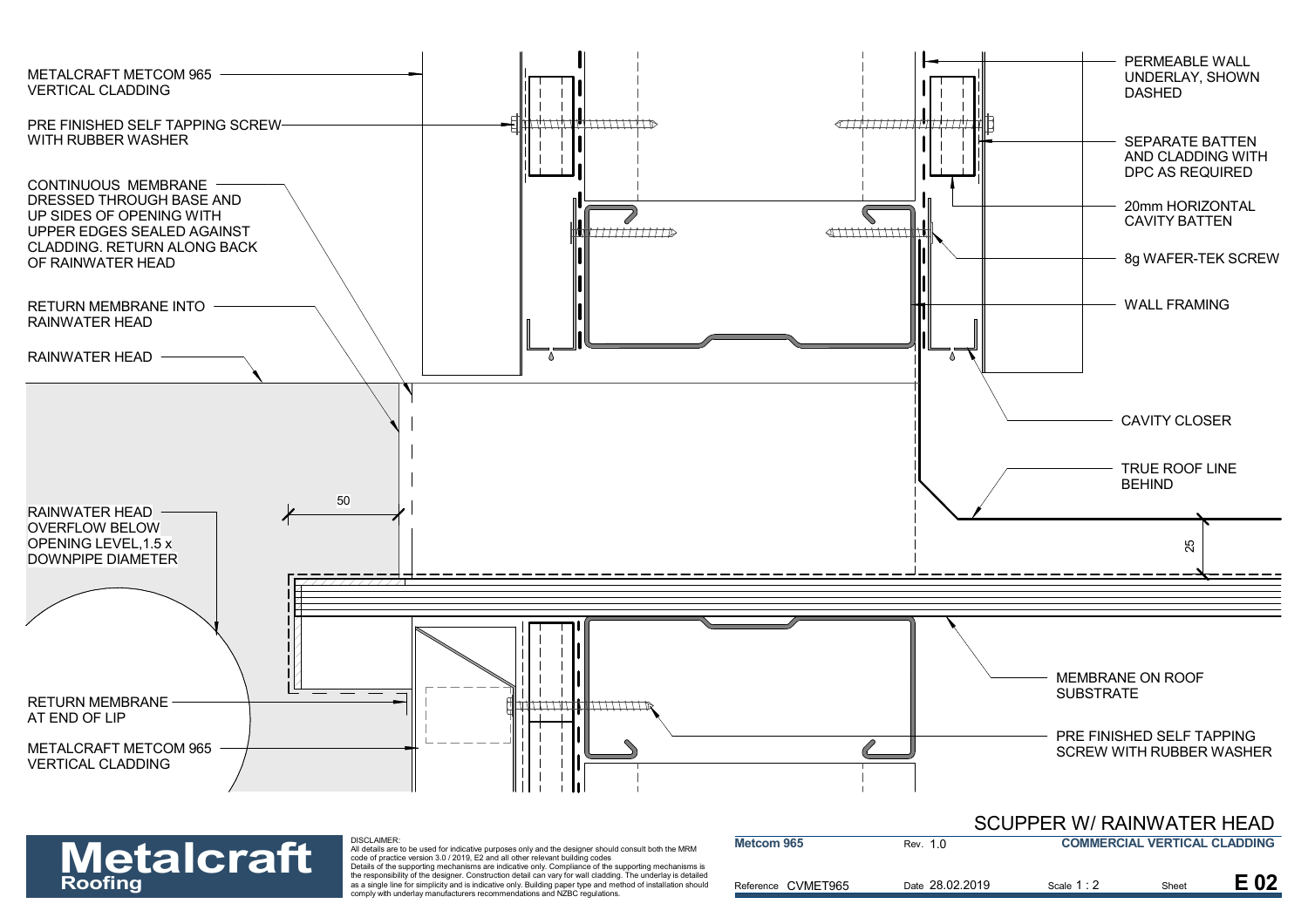



| <b>Metalcraft</b> | DISCLAIMER:<br>All details are to be used for indicative purposes only and the designer should consult both the MRM<br>code of practice version 3.0 / 2019. E2 and all other relevant building codes<br>Details of the supporting mechanisms are indicative only. Compliance of the supporting mechanisms is | Metcom 965         | Rev. 1.0        | <b>COMMERCIAL VERTICAL CLADDING</b> |       |      |
|-------------------|--------------------------------------------------------------------------------------------------------------------------------------------------------------------------------------------------------------------------------------------------------------------------------------------------------------|--------------------|-----------------|-------------------------------------|-------|------|
| <b>Roofing</b>    | the responsibility of the designer. Construction detail can vary for wall cladding. The underlay is detailed<br>as a single line for simplicity and is indicative only. Building paper type and method of installation should<br>comply with underlay manufacturers recommendations and NZBC regulations.    | Reference CVMET965 | Date 28.02.2019 | Scale 1:                            | Sheet | E 03 |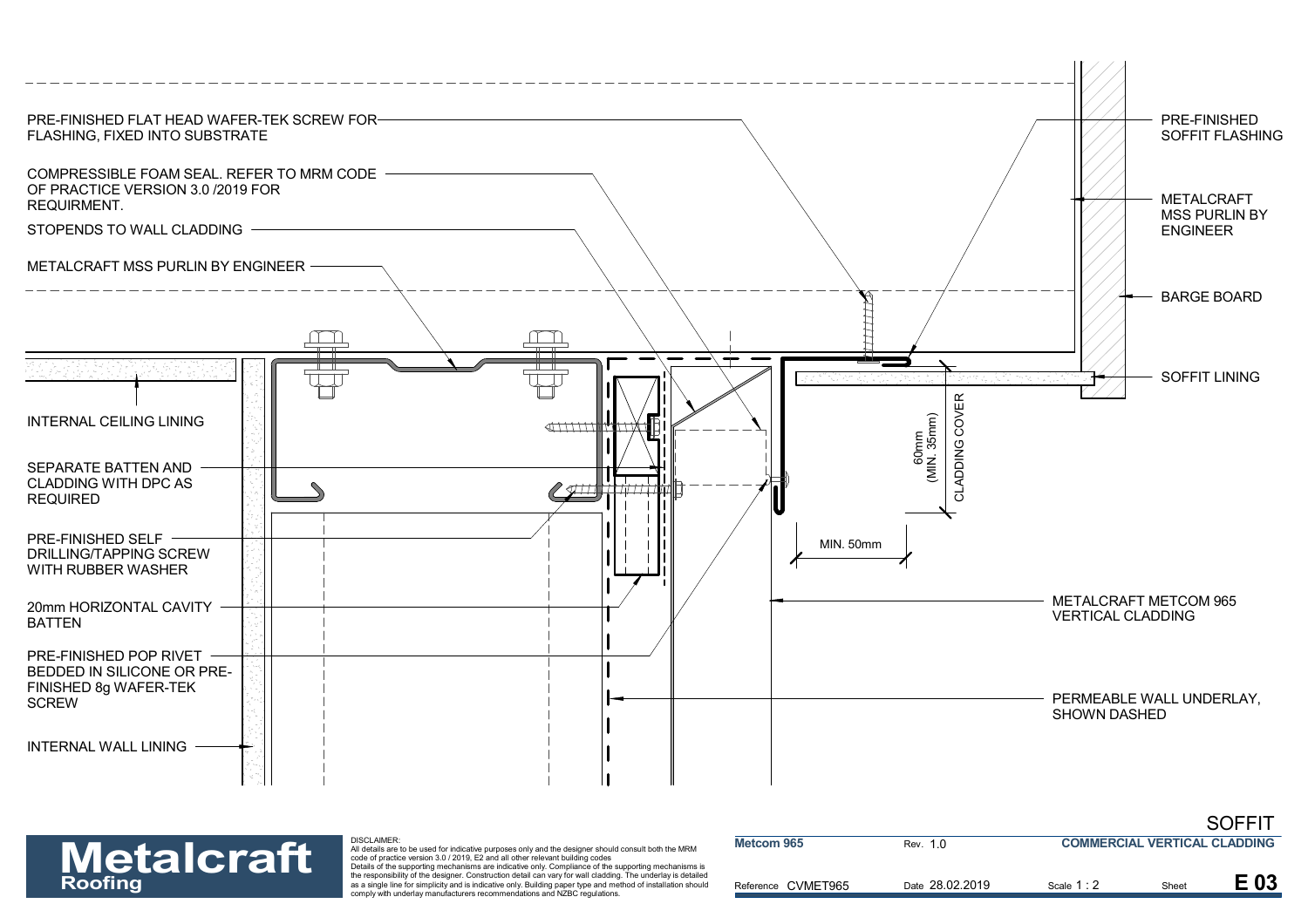

### DISCLAIMER:

| <b>Metalcraft</b> | DISCLAIMER:<br>All details are to be used for indicative purposes only and the designer should consult both the MRM<br>code of practice version 3.0 / 2019, E2 and all other relevant building codes<br>Details of the supporting mechanisms are indicative only. Compliance of the supporting mechanisms is | Metcom 965         | Rev. 1.0        | <b>COMMERCIAL VERTICAL CLADDING</b> |       |      |
|-------------------|--------------------------------------------------------------------------------------------------------------------------------------------------------------------------------------------------------------------------------------------------------------------------------------------------------------|--------------------|-----------------|-------------------------------------|-------|------|
| <b>Roofing</b>    | the responsibility of the designer. Construction detail can vary for wall cladding. The underlay is detailed<br>as a single line for simplicity and is indicative only. Building paper type and method of installation should<br>comply with underlay manufacturers recommendations and NZBC regulations.    | Reference CVMET965 | Date 28.02.2019 | Scale 1:2                           | Sheet | E 04 |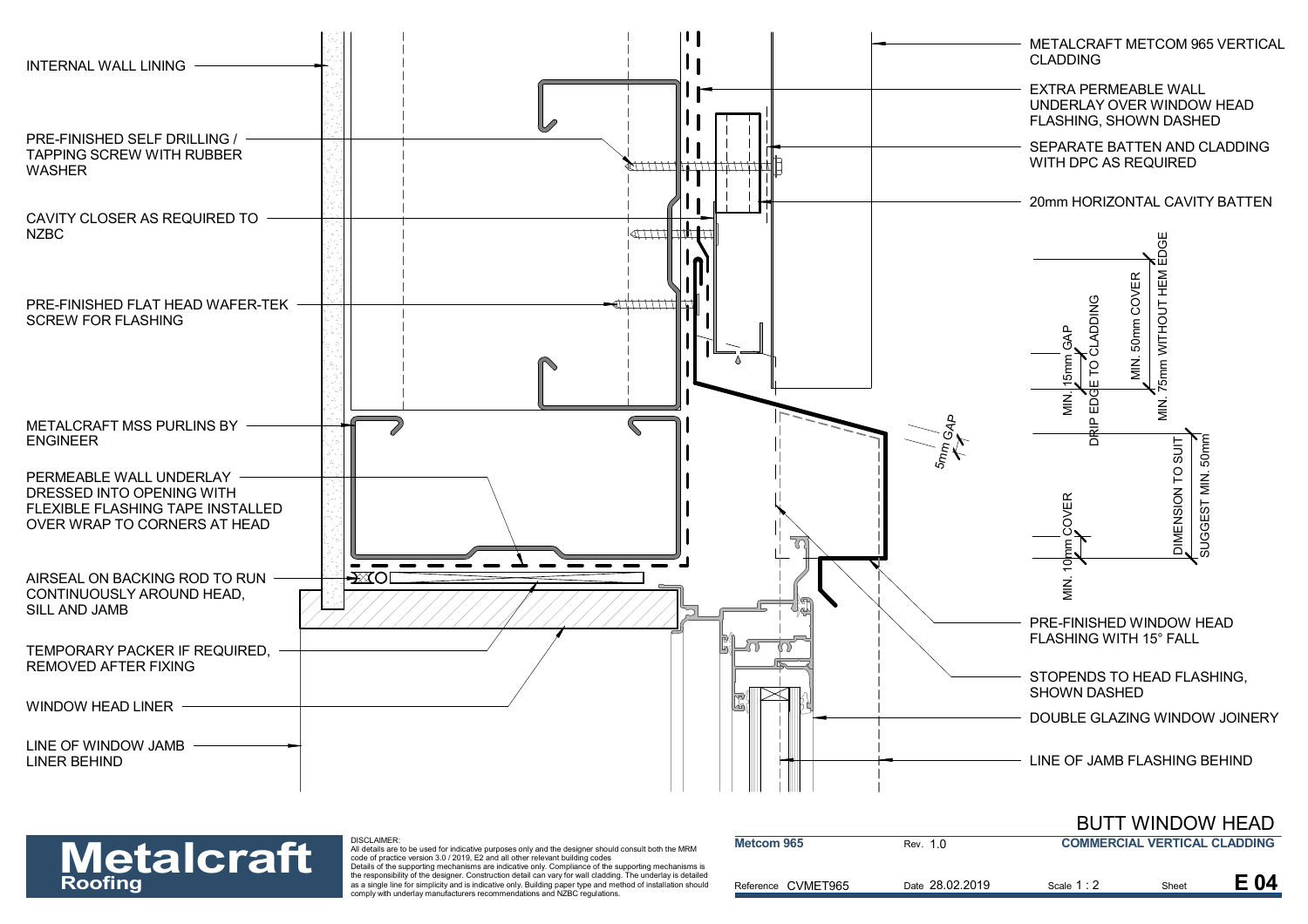



| <b>Metalcraft</b><br><b>Roofing</b> | DISCLAIMER:<br>All details are to be used for indicative purposes only and the designer should consult both the MRM<br>code of practice version 3.0 / 2019. E2 and all other relevant building codes<br>Details of the supporting mechanisms are indicative only. Compliance of the supporting mechanisms is | Metcom 965         | Rev. 1.0        | <b>COMMERCIAL VERTICAL CLADDING</b> |       |      |
|-------------------------------------|--------------------------------------------------------------------------------------------------------------------------------------------------------------------------------------------------------------------------------------------------------------------------------------------------------------|--------------------|-----------------|-------------------------------------|-------|------|
|                                     | the responsibility of the designer. Construction detail can vary for wall cladding. The underlay is detailed<br>as a single line for simplicity and is indicative only. Building paper type and method of installation should<br>comply with underlay manufacturers recommendations and NZBC regulations.    | Reference CVMET965 | Date 28.02.2019 | Scale 1:2                           | Sheet | E 05 |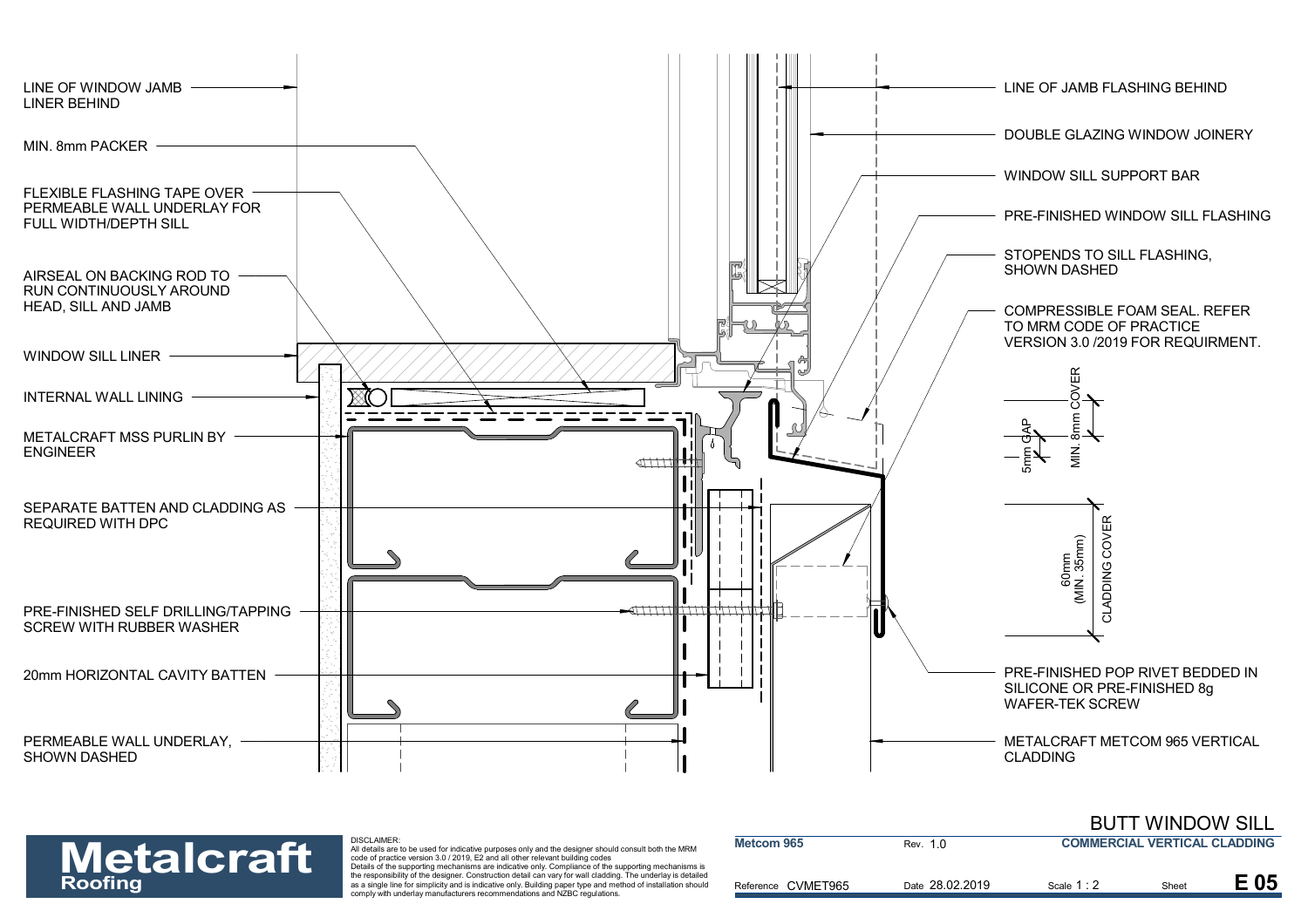



### DISCLAIMER:

| <b>Metalcraft</b> | DISCLAIMER:<br>All details are to be used for indicative purposes only and the designer should consult both the MRM<br>code of practice version 3.0 / 2019. E2 and all other relevant building codes                                                                                                                                                                                                              | Metcom 965         | Rev. 1 0        | <b>COMMERCIAL VERTICAL CLADDING</b> |       |      |
|-------------------|-------------------------------------------------------------------------------------------------------------------------------------------------------------------------------------------------------------------------------------------------------------------------------------------------------------------------------------------------------------------------------------------------------------------|--------------------|-----------------|-------------------------------------|-------|------|
| <b>Roofing</b>    | Details of the supporting mechanisms are indicative only. Compliance of the supporting mechanisms is<br>the responsibility of the designer. Construction detail can vary for wall cladding. The underlay is detailed<br>as a single line for simplicity and is indicative only. Building paper type and method of installation should<br>comply with underlay manufacturers recommendations and NZBC regulations. | Reference CVMET965 | Date 28.02.2019 | Scale 1:2                           | Sheet | E 06 |

BUTT WINDOW JAMB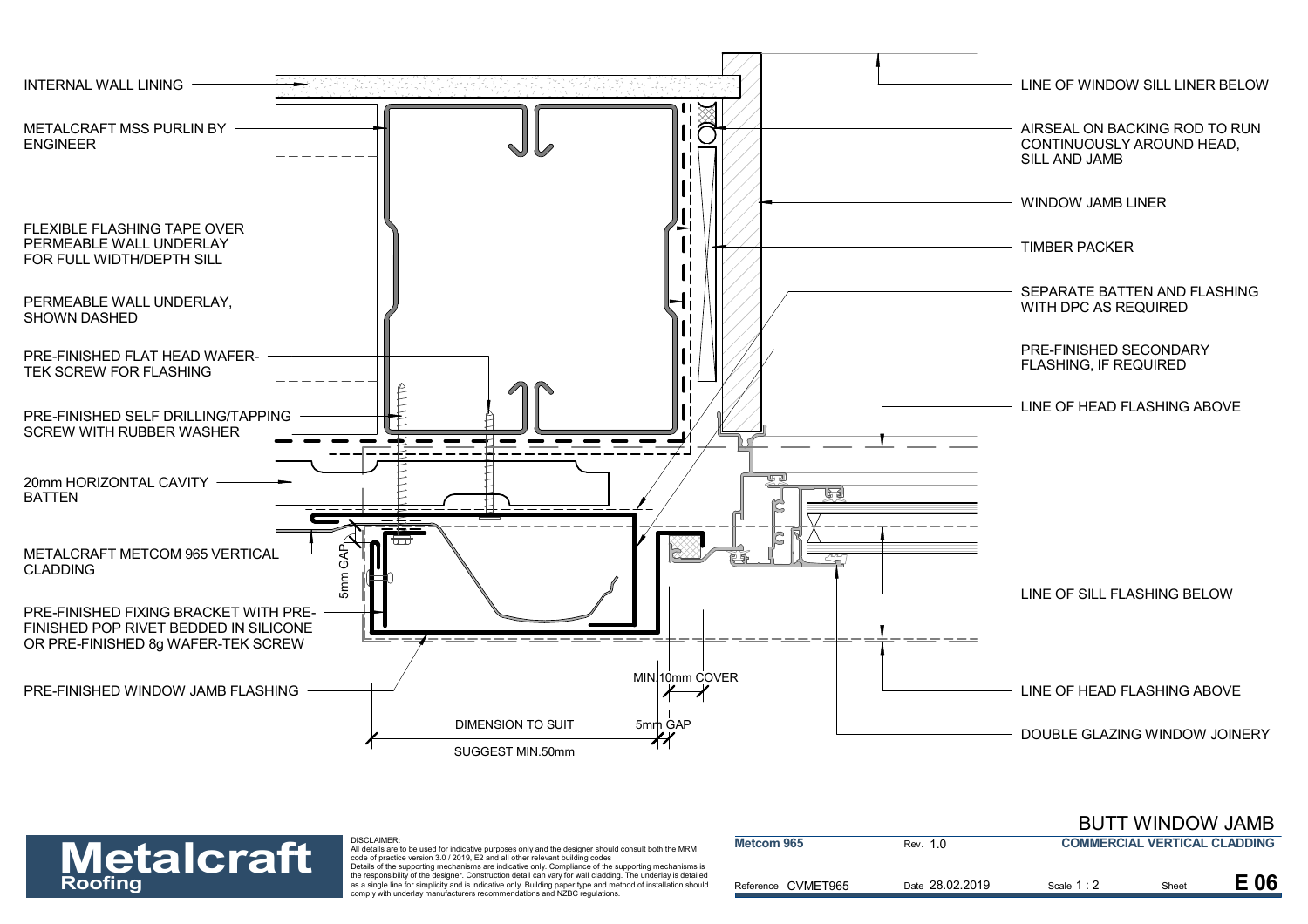

### DISCLAIMER:

| <b>Metalcraft</b> | DISCLAIMER:<br>All details are to be used for indicative purposes only and the designer should consult both the MRM<br>code of practice version 3.0 / 2019. E2 and all other relevant building codes                                                                                                                                                                                                              | Metcom 965         | Rev. 1 0        | <b>COMMERCIAL VERTICAL CLADDING</b> |       |  |
|-------------------|-------------------------------------------------------------------------------------------------------------------------------------------------------------------------------------------------------------------------------------------------------------------------------------------------------------------------------------------------------------------------------------------------------------------|--------------------|-----------------|-------------------------------------|-------|--|
| <b>Roofing</b>    | Details of the supporting mechanisms are indicative only. Compliance of the supporting mechanisms is<br>the responsibility of the designer. Construction detail can vary for wall cladding. The underlay is detailed<br>as a single line for simplicity and is indicative only. Building paper type and method of installation should<br>comply with underlay manufacturers recommendations and NZBC regulations. | Reference CVMET965 | Date 28.02.2019 | Scale 1 : 2                         | Sheet |  |

RECESSED WINDOW HEAD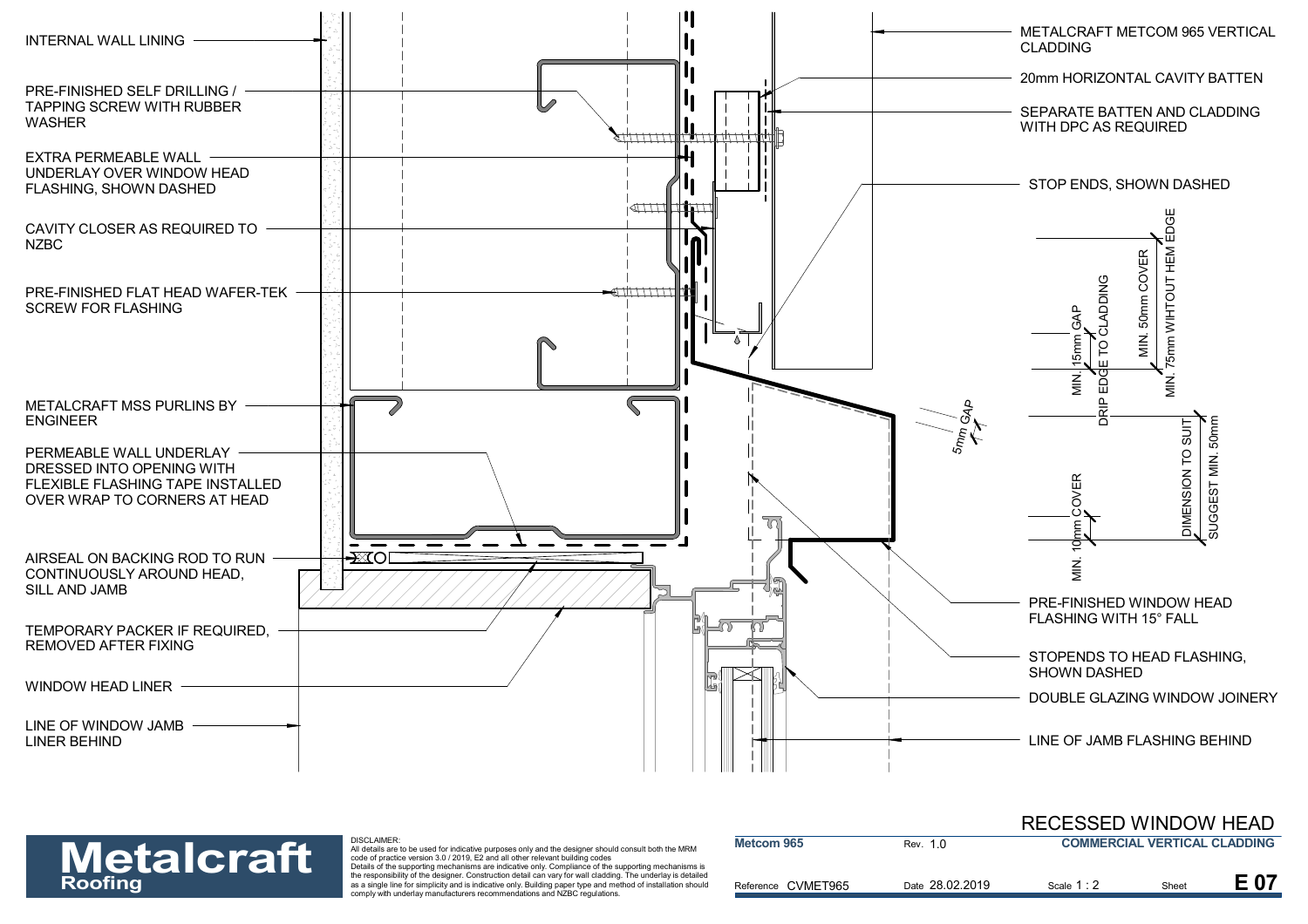



| <b>Metalcraft</b> | DISCLAIMER:<br>All details are to be used for indicative purposes only and the designer should consult both the MRM<br>code of practice version 3.0 / 2019, E2 and all other relevant building codes<br>Details of the supporting mechanisms are indicative only. Compliance of the supporting mechanisms is | Metcom 965         | Rev. 1.0        | <b>COMMERCIAL VERTICAL CLADDING</b> |       |     |
|-------------------|--------------------------------------------------------------------------------------------------------------------------------------------------------------------------------------------------------------------------------------------------------------------------------------------------------------|--------------------|-----------------|-------------------------------------|-------|-----|
| <b>Roofing</b>    | the responsibility of the designer. Construction detail can vary for wall cladding. The underlay is detailed<br>as a single line for simplicity and is indicative only. Building paper type and method of installation should<br>comply with underlay manufacturers recommendations and NZBC regulations.    | Reference CVMET965 | Date 28.02.2019 | Scale 1:2                           | Sheet | E08 |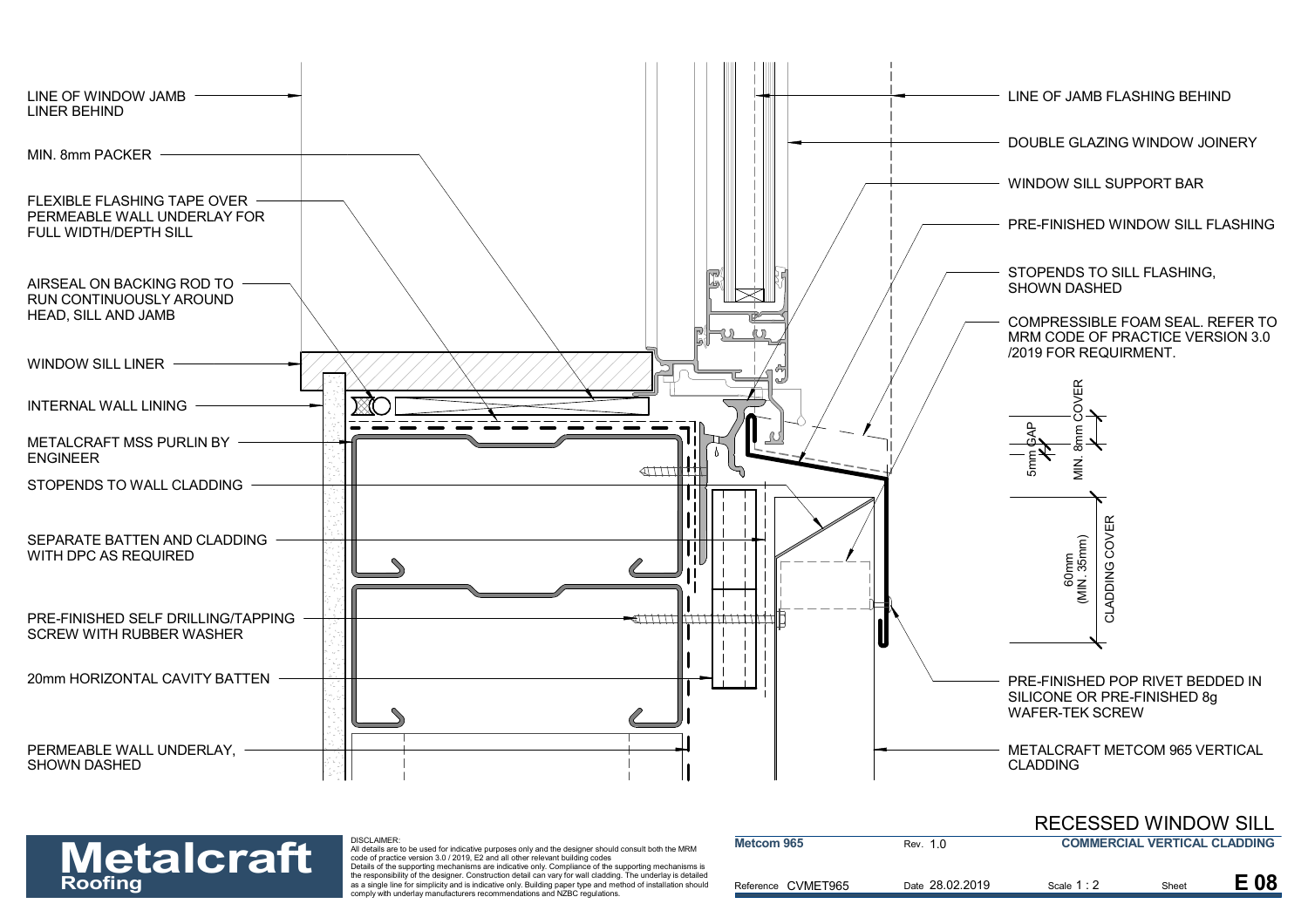

| <b>Metalcraft</b> | <b>DISCLAIMER:</b><br>All details are to be used for indicative purposes only and the designer should consult both the MRM<br>code of practice version 3.0 / 2019. E2 and all other relevant building codes<br>Details of the supporting mechanisms are indicative only. Compliance of the supporting mechanisms is | Metcom 965         | Rev. 1.0        | <b>COMMERCIAL VERTICAL CLADDING</b> |       |      |
|-------------------|---------------------------------------------------------------------------------------------------------------------------------------------------------------------------------------------------------------------------------------------------------------------------------------------------------------------|--------------------|-----------------|-------------------------------------|-------|------|
| <b>Roofing</b>    | the responsibility of the designer. Construction detail can vary for wall cladding. The underlay is detailed<br>as a single line for simplicity and is indicative only. Building paper type and method of installation should<br>comply with underlay manufacturers recommendations and NZBC regulations.           | Reference CVMET965 | Date 28.02.2019 | Scale 1:2                           | Sheet | E 09 |

RECESSED WINDOW JAMB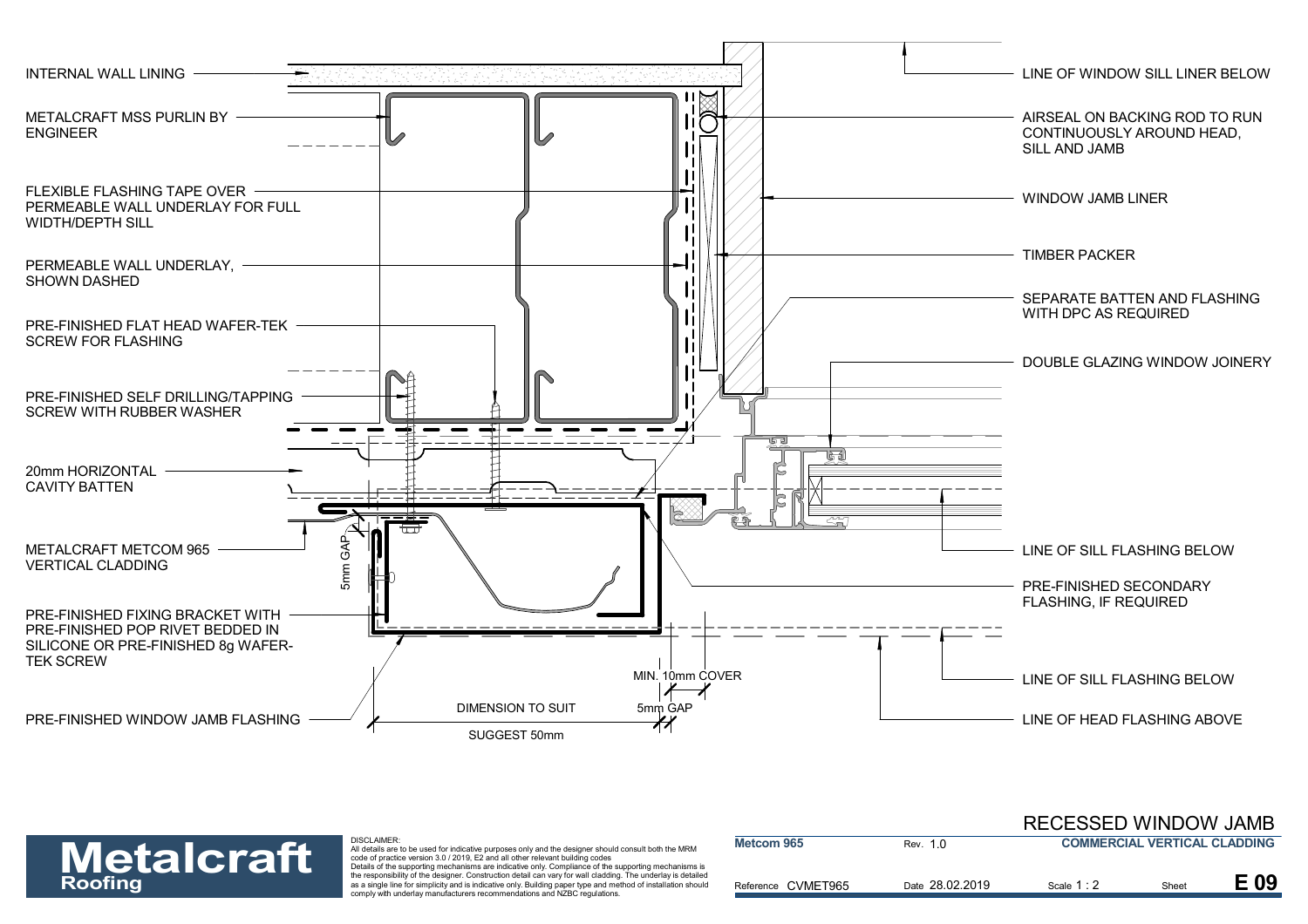



| <b>Metalcraft</b> | DISCLAIMER:<br>All details are to be used for indicative purposes only and the designer should consult both the MRM<br>code of practice version 3.0 / 2019. E2 and all other relevant building codes<br>Details of the supporting mechanisms are indicative only. Compliance of the supporting mechanisms is | Metcom 965         | Rev. 1.0        | <b>COMMERCIAL VERTICAL CLADDING</b> |       |      |
|-------------------|--------------------------------------------------------------------------------------------------------------------------------------------------------------------------------------------------------------------------------------------------------------------------------------------------------------|--------------------|-----------------|-------------------------------------|-------|------|
| <b>Roofing</b>    | the responsibility of the designer. Construction detail can vary for wall cladding. The underlay is detailed<br>as a single line for simplicity and is indicative only. Building paper type and method of installation should<br>comply with underlay manufacturers recommendations and NZBC regulations.    | Reference CVMET965 | Date 28.02.2019 | Scale 1:                            | Sheet | E 10 |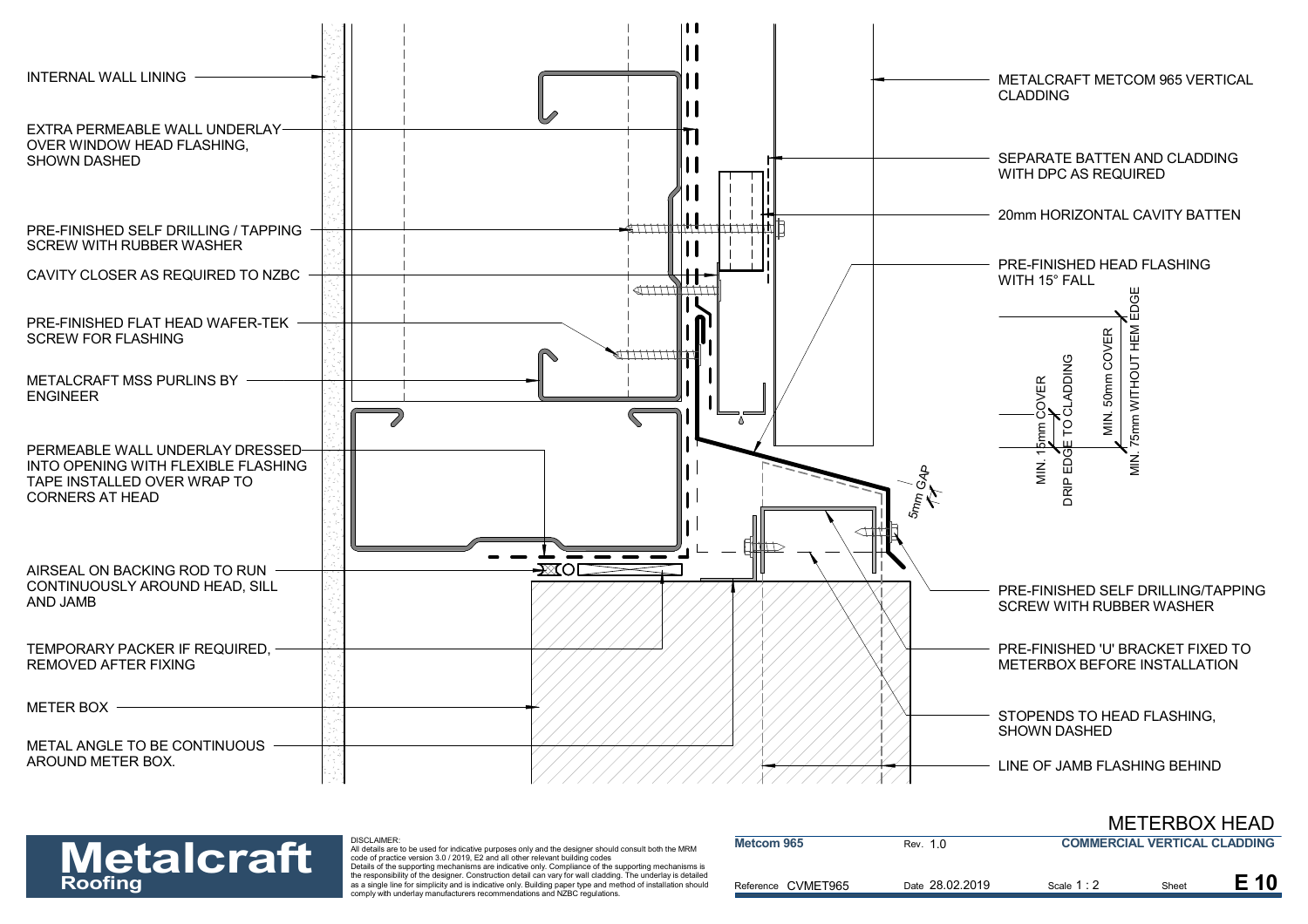



| <b>Metalcraft</b><br><b>Roofing</b> | <b>DISCLAIMER:</b><br>All details are to be used for indicative purposes only and the designer should consult both the MRM<br>code of practice version 3.0 / 2019. E2 and all other relevant building codes<br>Details of the supporting mechanisms are indicative only. Compliance of the supporting mechanisms is | Metcom 965         | Rev. 1.0        | <b>COMMERCIAL VERTICAL CLADDING</b> |       |  |
|-------------------------------------|---------------------------------------------------------------------------------------------------------------------------------------------------------------------------------------------------------------------------------------------------------------------------------------------------------------------|--------------------|-----------------|-------------------------------------|-------|--|
|                                     | the responsibility of the designer. Construction detail can vary for wall cladding. The underlay is detailed<br>as a single line for simplicity and is indicative only. Building paper type and method of installation should<br>comply with underlay manufacturers recommendations and NZBC regulations.           | Reference CVMET965 | Date 28.02.2019 | Scale 1:2                           | Sheet |  |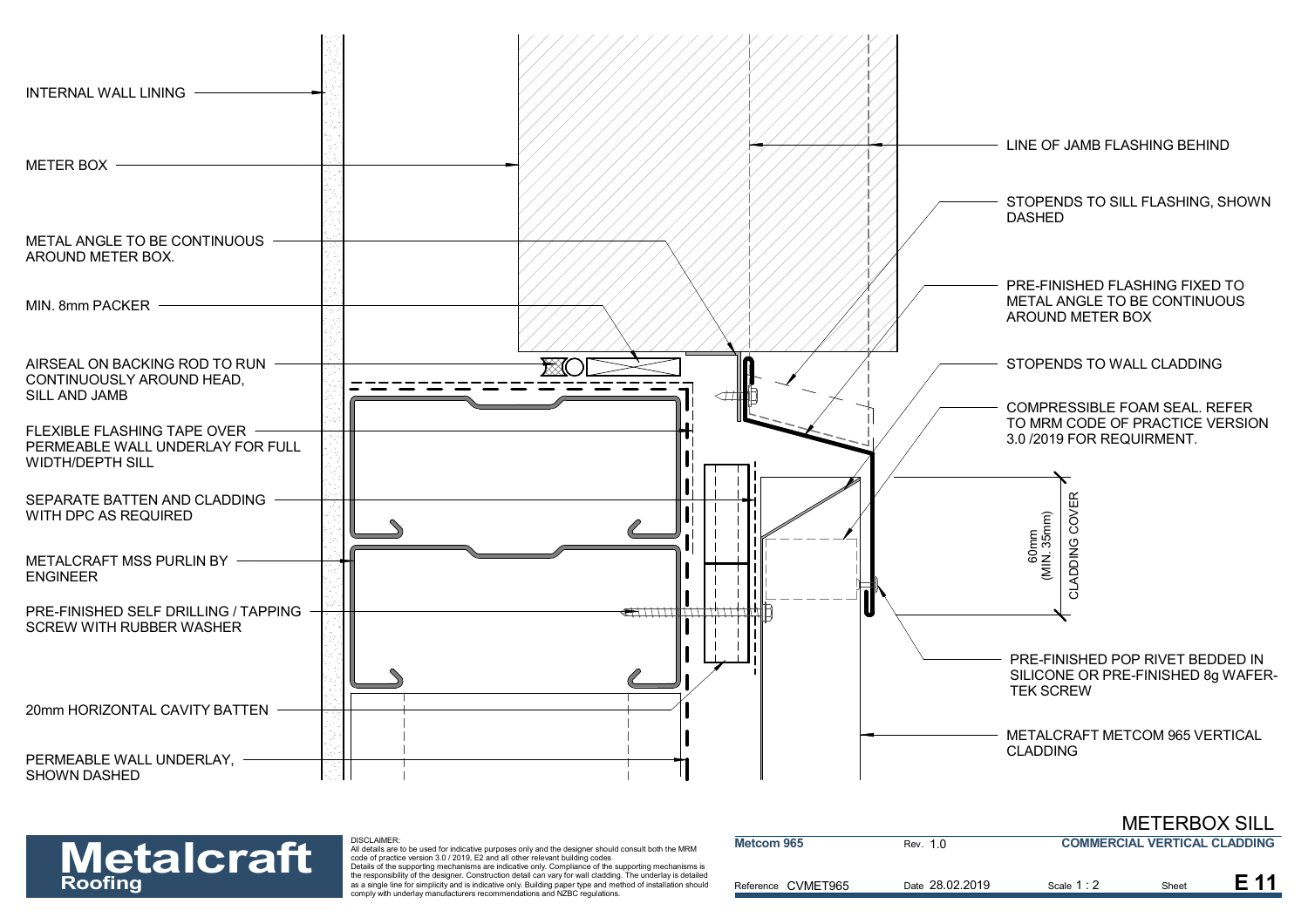



## DISCLAIMER:

| <b>Metalcraft</b> | <b>DISCLAIMER:</b><br>All details are to be used for indicative purposes only and the designer should consult both the MRM<br>code of practice version 3.0 / 2019, E2 and all other relevant building codes<br>Details of the supporting mechanisms are indicative only. Compliance of the supporting mechanisms is | Metcom 965         | Rev. 1.0        | <b>COMMERCIAL VERTICAL CLADDING</b> |       |  |
|-------------------|---------------------------------------------------------------------------------------------------------------------------------------------------------------------------------------------------------------------------------------------------------------------------------------------------------------------|--------------------|-----------------|-------------------------------------|-------|--|
| <b>Roofing</b>    | the responsibility of the designer. Construction detail can vary for wall cladding. The underlay is detailed<br>as a single line for simplicity and is indicative only. Building paper type and method of installation should<br>comply with underlay manufacturers recommendations and NZBC regulations.           | Reference CVMET965 | Date 28.02.2019 | Scale 1 : 2                         | Sheet |  |

METERBOX JAMB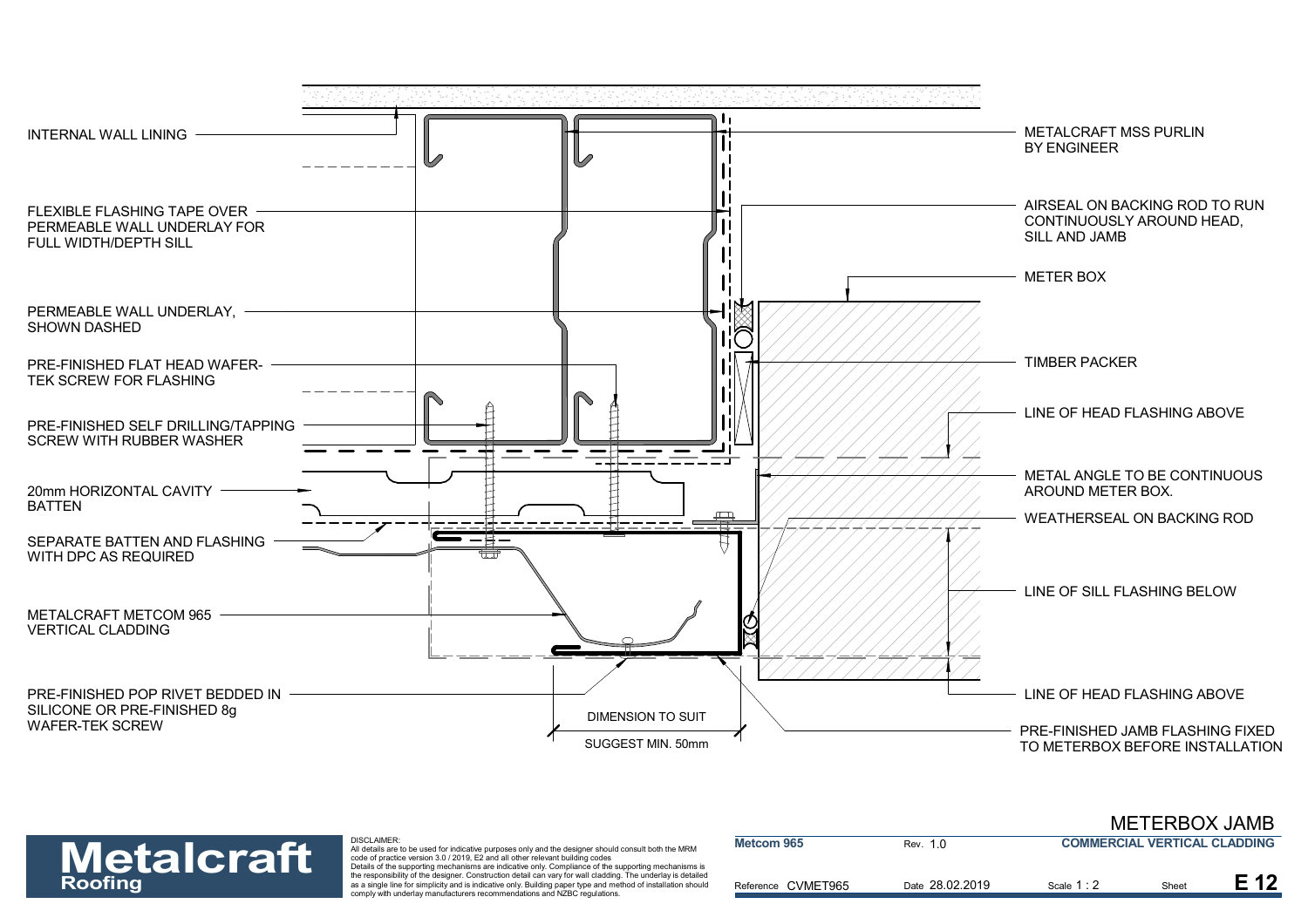

| <b>Metalcraft</b> | DISCLAIMER:<br>All details are to be used for indicative purposes only and the designer should consult both the MRM<br>code of practice version 3.0 / 2019. E2 and all other relevant building codes                                                                                                                                                                                                              | Metcom 965         | Rev. 1 0        | <b>COMMERCIAL VERTICAL CLADDING</b> |       |  |
|-------------------|-------------------------------------------------------------------------------------------------------------------------------------------------------------------------------------------------------------------------------------------------------------------------------------------------------------------------------------------------------------------------------------------------------------------|--------------------|-----------------|-------------------------------------|-------|--|
| <b>Roofing</b>    | Details of the supporting mechanisms are indicative only. Compliance of the supporting mechanisms is<br>the responsibility of the designer. Construction detail can vary for wall cladding. The underlay is detailed<br>as a single line for simplicity and is indicative only. Building paper type and method of installation should<br>comply with underlay manufacturers recommendations and NZBC regulations. | Reference CVMET965 | Date 28.02.2019 | Scale 1:2                           | Sheet |  |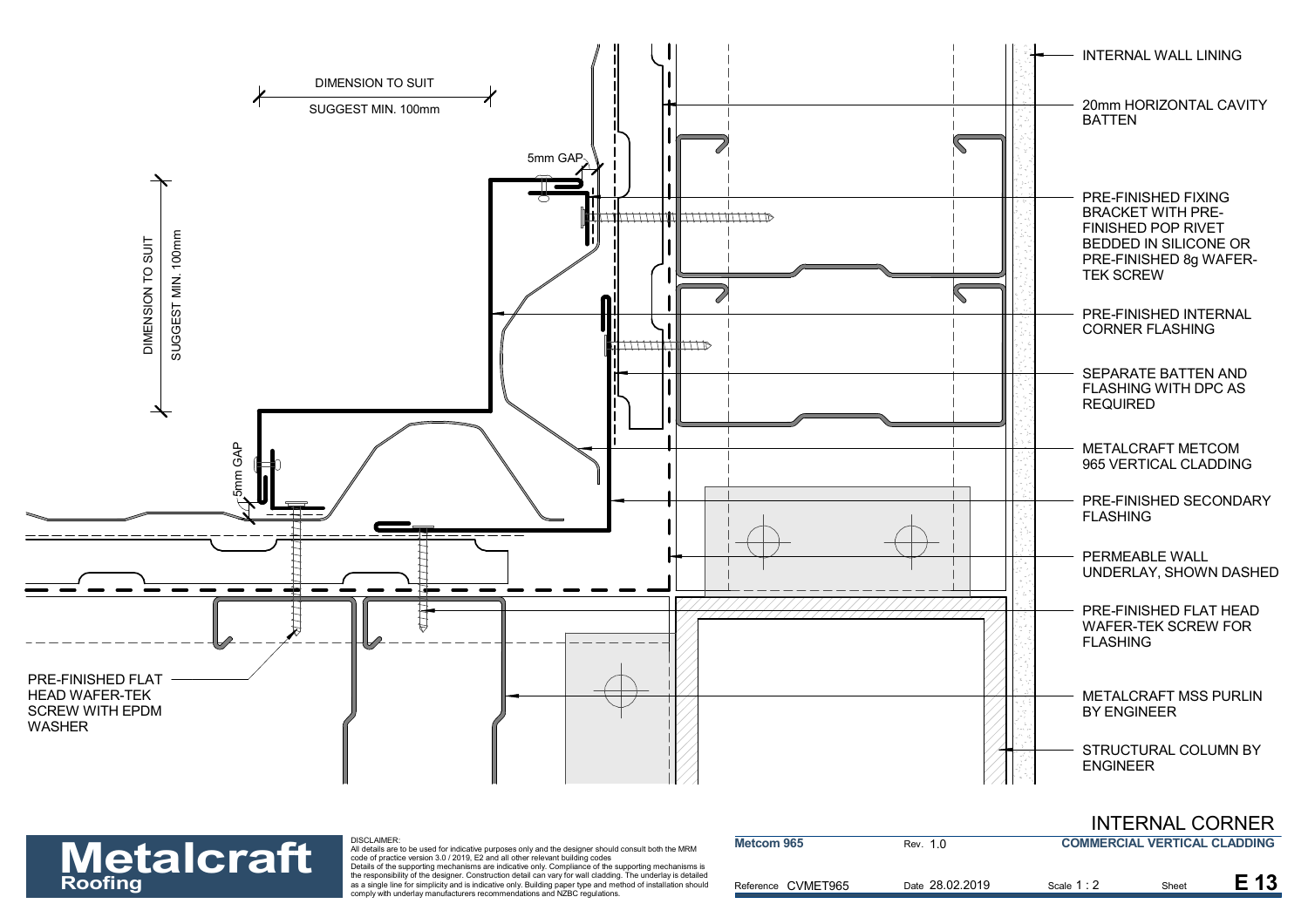



| <b>Metalcraft</b> | <b>DISCLAIMER:</b><br>All details are to be used for indicative purposes only and the designer should consult both the MRM<br>code of practice version 3.0 / 2019. E2 and all other relevant building codes                                                                                                                                                                                                       | Metcom 965         | Rev. 1.0        | <b>COMMERCIAL VERTICAL CLADDING</b> |      |  |
|-------------------|-------------------------------------------------------------------------------------------------------------------------------------------------------------------------------------------------------------------------------------------------------------------------------------------------------------------------------------------------------------------------------------------------------------------|--------------------|-----------------|-------------------------------------|------|--|
| <b>Roofing</b>    | Details of the supporting mechanisms are indicative only. Compliance of the supporting mechanisms is<br>the responsibility of the designer. Construction detail can vary for wall cladding. The underlay is detailed<br>as a single line for simplicity and is indicative only. Building paper type and method of installation should<br>comply with underlay manufacturers recommendations and NZBC regulations. | Reference CVMET965 | Date 28.02.2019 | Scale 1:2                           | Shee |  |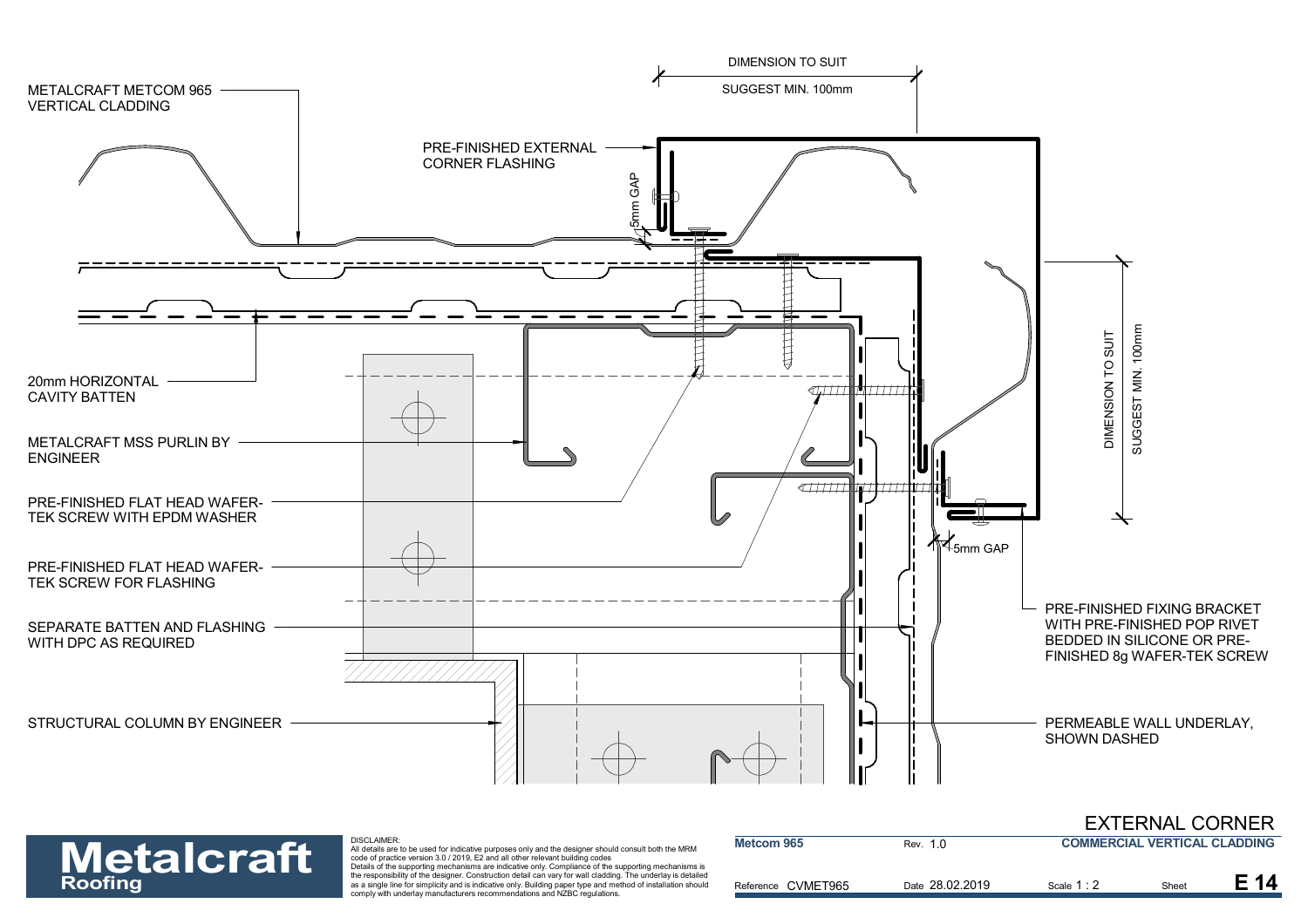



| <b>Metalcraft</b> | DISCLAIMER:<br>All details are to be used for indicative purposes only and the designer should consult both the MRM<br>code of practice version 3.0 / 2019. E2 and all other relevant building codes<br>Details of the supporting mechanisms are indicative only. Compliance of the supporting mechanisms is | Metcom 965         | Rev. 1.0        | <b>COMMERCIAL VERTICAL CLADDING</b> |       |      |
|-------------------|--------------------------------------------------------------------------------------------------------------------------------------------------------------------------------------------------------------------------------------------------------------------------------------------------------------|--------------------|-----------------|-------------------------------------|-------|------|
| <b>Roofing</b>    | the responsibility of the designer. Construction detail can vary for wall cladding. The underlay is detailed<br>as a single line for simplicity and is indicative only. Building paper type and method of installation should<br>comply with underlay manufacturers recommendations and NZBC regulations.    | Reference CVMET965 | Date 28.02.2019 | Scale 1:                            | Sheet | E 15 |

SOAKER FLASHING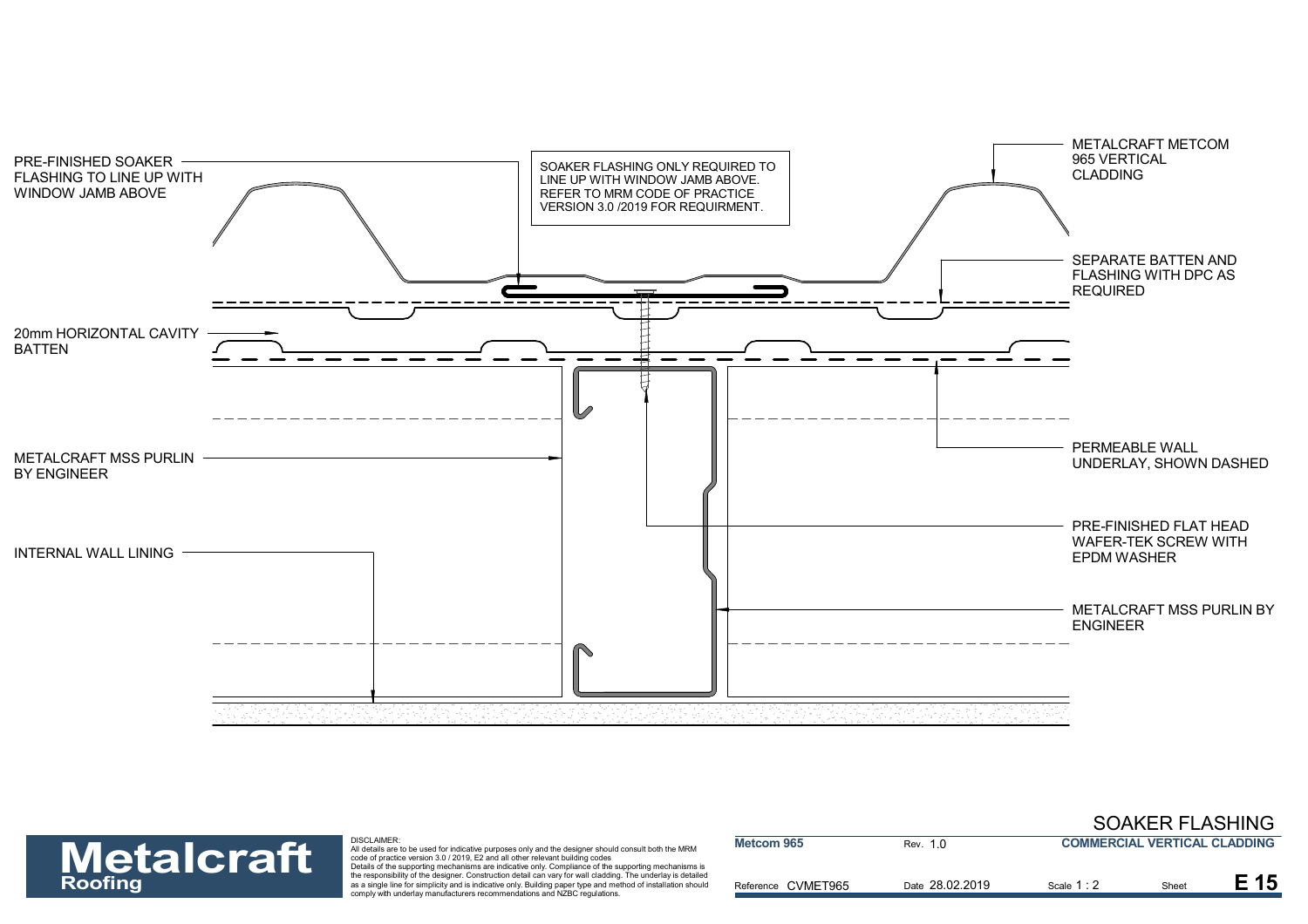

| <b>Metalcraft</b> | <b>DISCLAIMER:</b><br>All details are to be used for indicative purposes only and the designer should consult both the MRM<br>code of practice version 3.0 / 2019. E2 and all other relevant building codes<br>Details of the supporting mechanisms are indicative only. Compliance of the supporting mechanisms is | <b>Metcom 965</b>  | Rev. 1.0        | <b>COMMERCIAL VERTICAL CLADDING</b> |      |      |
|-------------------|---------------------------------------------------------------------------------------------------------------------------------------------------------------------------------------------------------------------------------------------------------------------------------------------------------------------|--------------------|-----------------|-------------------------------------|------|------|
| <b>Roofing</b>    | the responsibility of the designer. Construction detail can vary for wall cladding. The underlay is detailed<br>as a single line for simplicity and is indicative only. Building paper type and method of installation should<br>comply with underlay manufacturers recommendations and NZBC regulations.           | Reference CVMET965 | Date 28.02.2019 | Scale 1:2                           | Shee | E 16 |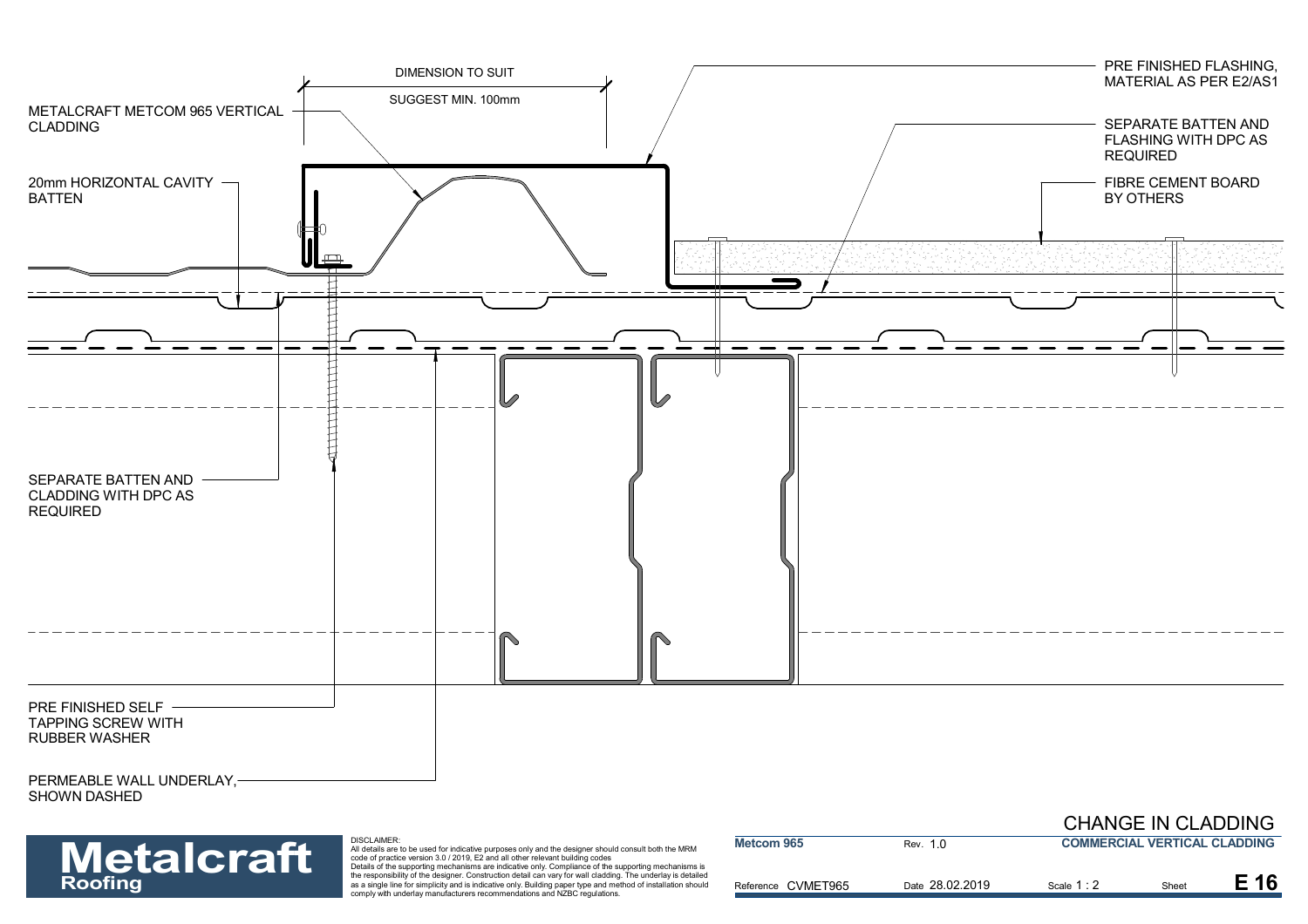



| <b>Metalcraft</b> | <b>DISCLAIMER:</b><br>All details are to be used for indicative purposes only and the designer should consult both the MRM<br>code of practice version 3.0 / 2019. E2 and all other relevant building codes<br>Details of the supporting mechanisms are indicative only. Compliance of the supporting mechanisms is | Metcom 965         | Rev. 1.0        | <b>COMMERCIAL VERTICAL CLADDING</b> |       |  |
|-------------------|---------------------------------------------------------------------------------------------------------------------------------------------------------------------------------------------------------------------------------------------------------------------------------------------------------------------|--------------------|-----------------|-------------------------------------|-------|--|
| <b>Roofing</b>    | the responsibility of the designer. Construction detail can vary for wall cladding. The underlay is detailed<br>as a single line for simplicity and is indicative only. Building paper type and method of installation should<br>comply with underlay manufacturers recommendations and NZBC regulations.           | Reference CVMET965 | Date 28.02.2019 | Scale 1:2                           | Sheet |  |

CLADDING ABUTMENT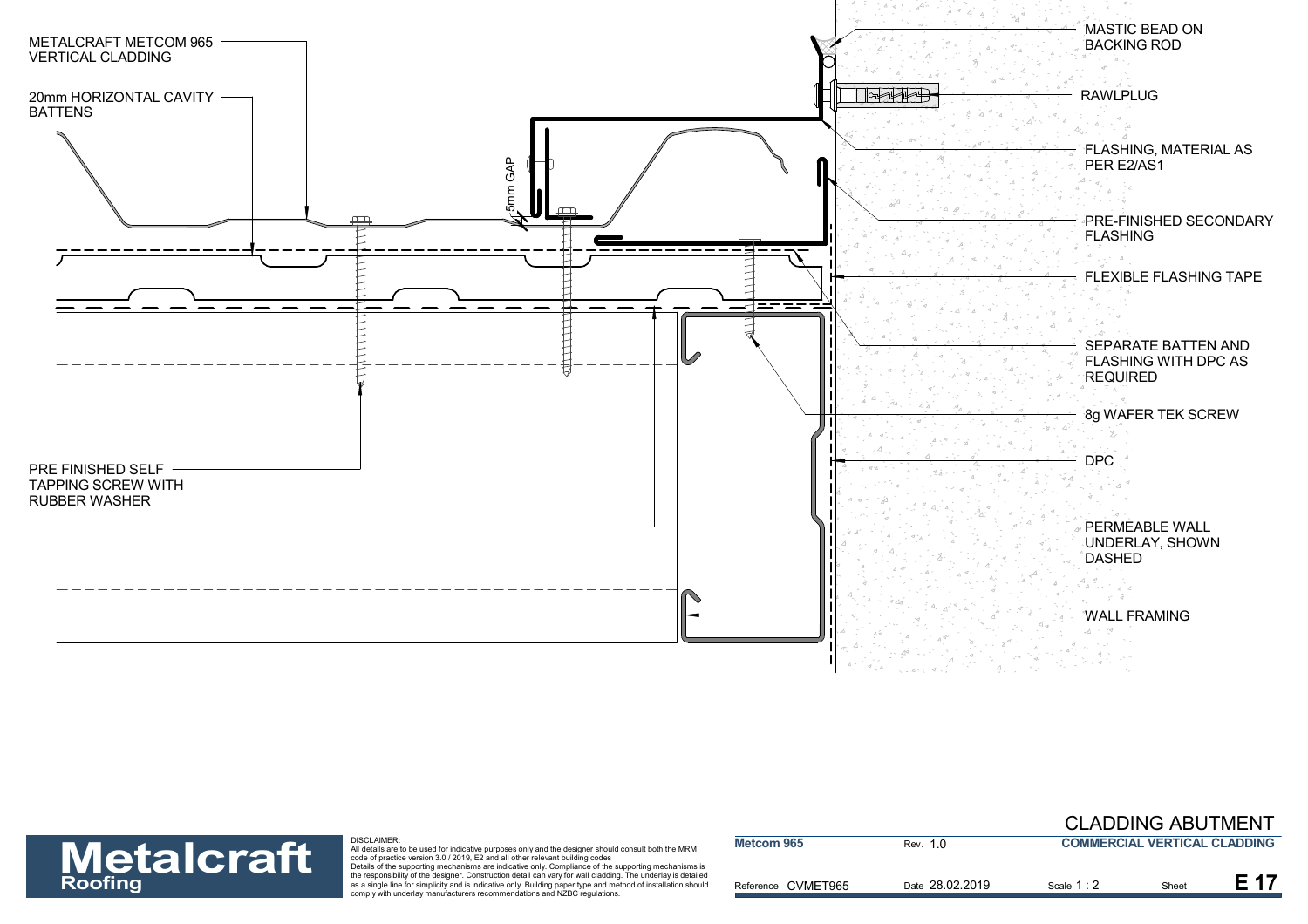

**Metcom 965**

**Metalcraft** 

### DISCLAIMER:

| <b>BOTTOM OF CLADDING (FLUSH)</b>   |
|-------------------------------------|
| <b>COMMERCIAL VERTICAL CLADDING</b> |

| <b>Metalcraft</b> | <b>DISCLAIMER</b><br>All details are to be used for indicative purposes only and the designer should consult both the MRM<br>code of practice version 3.0 / 2019. E2 and all other relevant building codes<br>Details of the supporting mechanisms are indicative only. Compliance of the supporting mechanisms is | Metcom 965         | Rev. 1.0        |             | <b>COMMERCIAL VERTICAL CLADDING</b> |  |
|-------------------|--------------------------------------------------------------------------------------------------------------------------------------------------------------------------------------------------------------------------------------------------------------------------------------------------------------------|--------------------|-----------------|-------------|-------------------------------------|--|
| <b>Roofing</b>    | the responsibility of the designer. Construction detail can vary for wall cladding. The underlay is detailed<br>as a single line for simplicity and is indicative only. Building paper type and method of installation should<br>comply with underlay manufacturers recommendations and NZBC regulations.          | Reference CVMET965 | Date 28.02.2019 | Scale 1 : 2 | Sheet                               |  |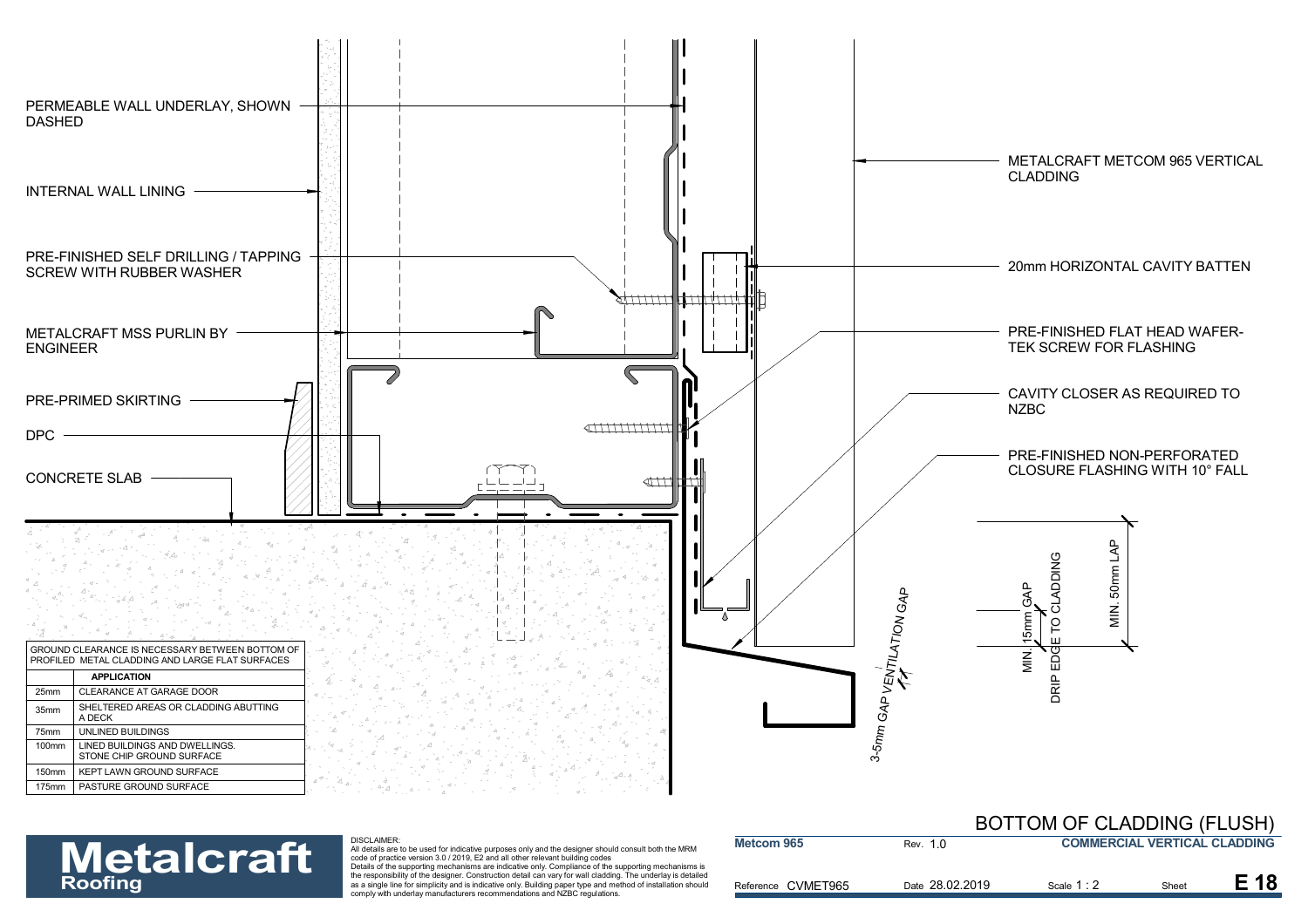

### DISCLAIMER:

| <b>Metalcraft</b> | <b>DISCLAIMER:</b><br>All details are to be used for indicative purposes only and the designer should consult both the MRM<br>code of practice version 3.0 / 2019. E2 and all other relevant building codes                                                                                                                                                                                                       | Metcom 965            | Rev. 1 0        | <b>COMMERCIAL VERTICAL CLADDING</b> |       |      |
|-------------------|-------------------------------------------------------------------------------------------------------------------------------------------------------------------------------------------------------------------------------------------------------------------------------------------------------------------------------------------------------------------------------------------------------------------|-----------------------|-----------------|-------------------------------------|-------|------|
| <b>Roofing</b>    | Details of the supporting mechanisms are indicative only. Compliance of the supporting mechanisms is<br>the responsibility of the designer. Construction detail can vary for wall cladding. The underlay is detailed<br>as a single line for simplicity and is indicative only. Building paper type and method of installation should<br>comply with underlay manufacturers recommendations and NZBC regulations. | CVMET965<br>Reference | Date 28.02.2019 | Scale 1 : 2                         | Sheet | E 19 |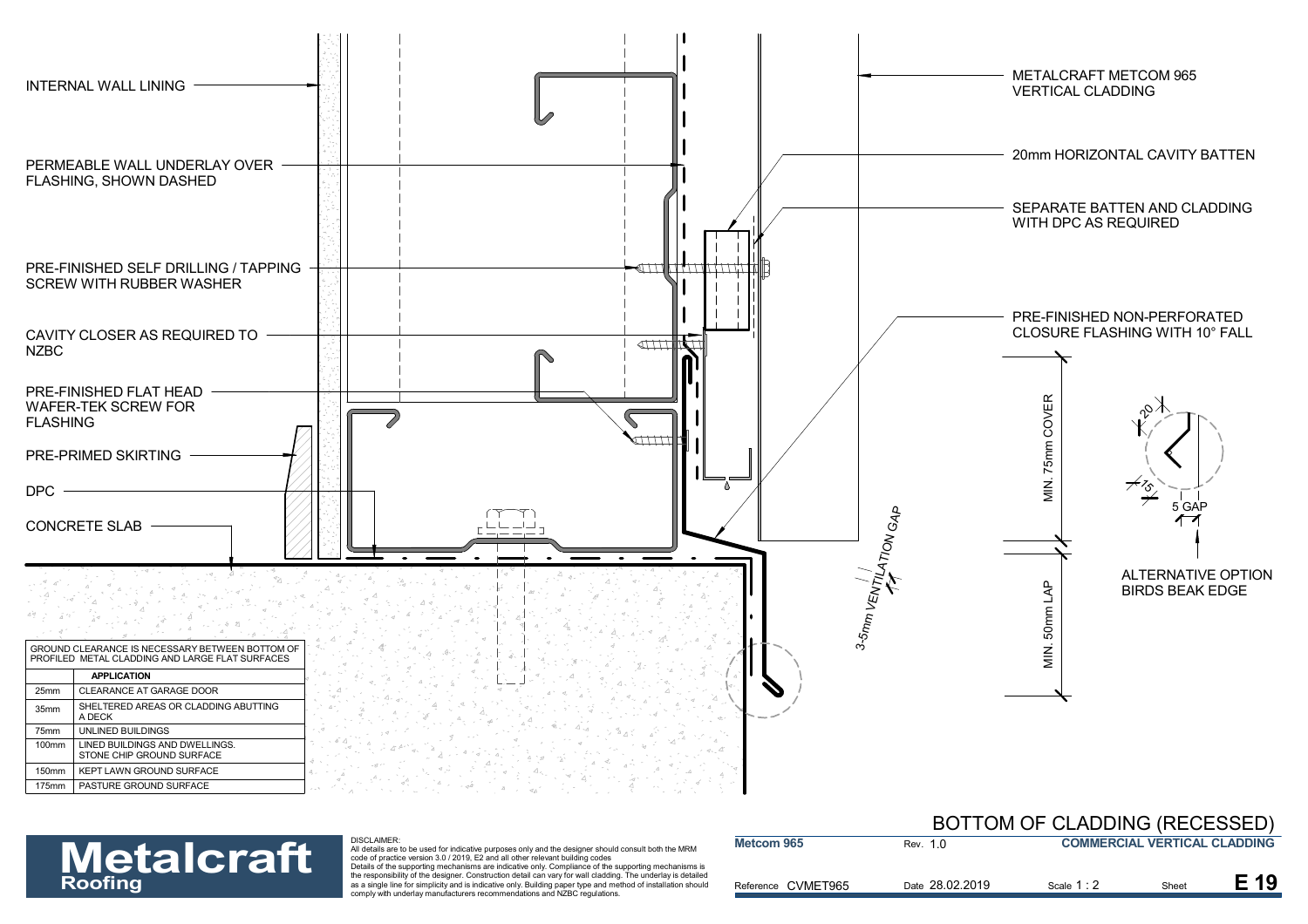



| <b>Metalcraft</b> | DISCLAIMER:<br>All details are to be used for indicative purposes only and the designer should consult both the MRM<br>code of practice version 3.0 / 2019. E2 and all other relevant building codes<br>Details of the supporting mechanisms are indicative only. Compliance of the supporting mechanisms is | Metcom 965         | Rev. 1.0        |       | <b>COMMERCIAL VERTICAL CLADDING</b> |      |
|-------------------|--------------------------------------------------------------------------------------------------------------------------------------------------------------------------------------------------------------------------------------------------------------------------------------------------------------|--------------------|-----------------|-------|-------------------------------------|------|
| <b>Roofing</b>    | the responsibility of the designer. Construction detail can vary for wall cladding. The underlay is detailed<br>as a single line for simplicity and is indicative only. Building paper type and method of installation should<br>comply with underlay manufacturers recommendations and NZBC regulations.    | Reference CVMET965 | Date 28.02.2019 | Scale | Sheet                               | E 20 |

## 3D WINDOW FLASHINGS